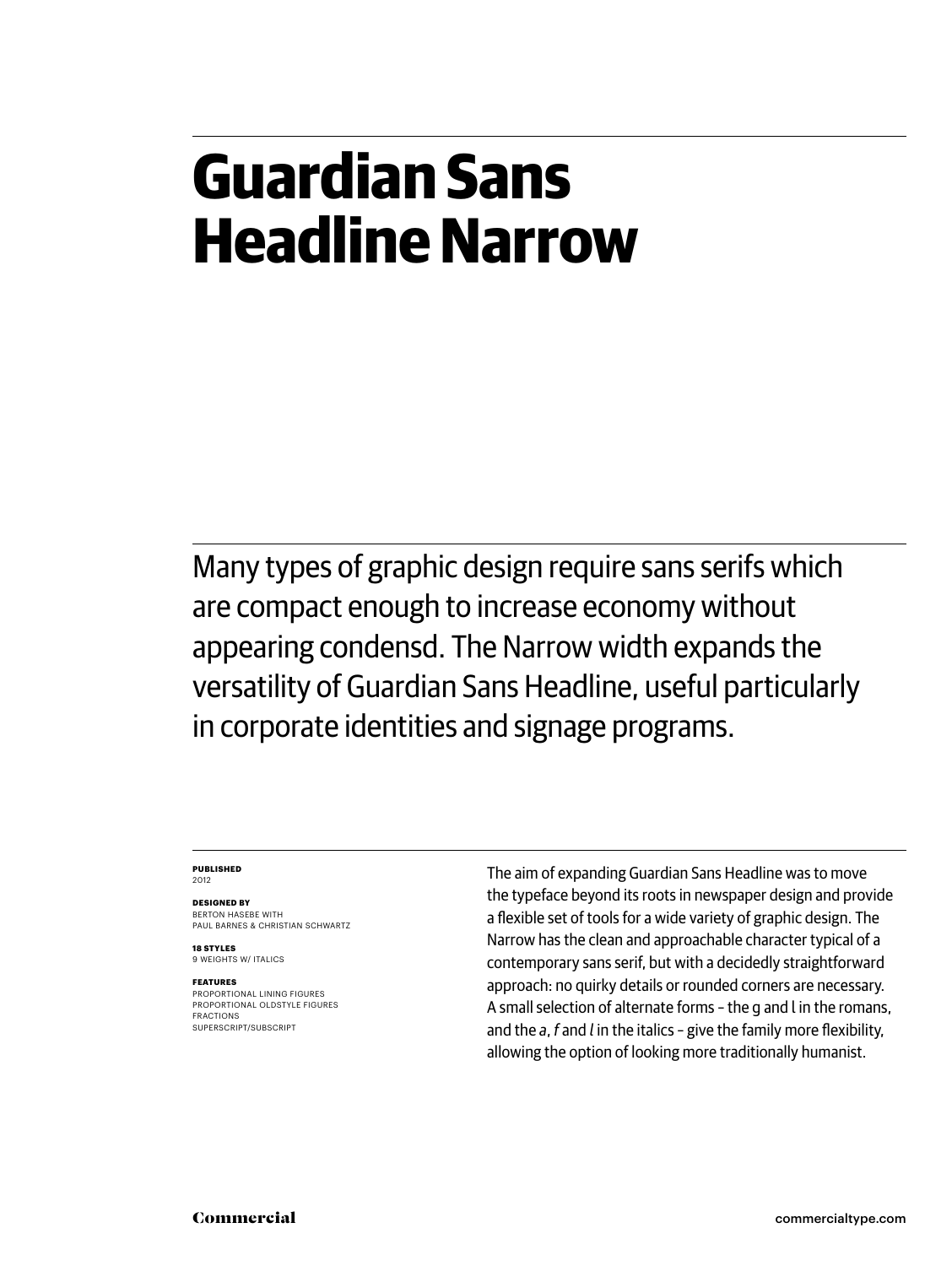Guardian Sans Headline Narrow Hairline *Guardian Sans Headline Narrow Hairline Italic* Guardian Sans Headline Narrow Thin *Guardian Sans Headline Narrow Thin Italic* Guardian Sans Headline Narrow Light *Guardian Sans Headline Narrow Light Italic* Guardian Sans Headline Narrow Regular *Guardian Sans Headline Narrow Regular Italic* Guardian Sans Headline Narrow Medium *Guardian Sans Headline Narrow Medium Italic* **Guardian Sans Headline Narrow Semibold** *Guardian Sans Headline Narrow Semibold Italic* **Guardian Sans Headline Narrow Bold** *Guardian Sans Headline Narrow Bold Italic* Guardian Sans Headline Narrow Black *Guardian Sans Headline Narrow Black Italic* Guardian Sans Headline Narrow Ultra *Guardian Sans Headline Narrow Ultra Italic*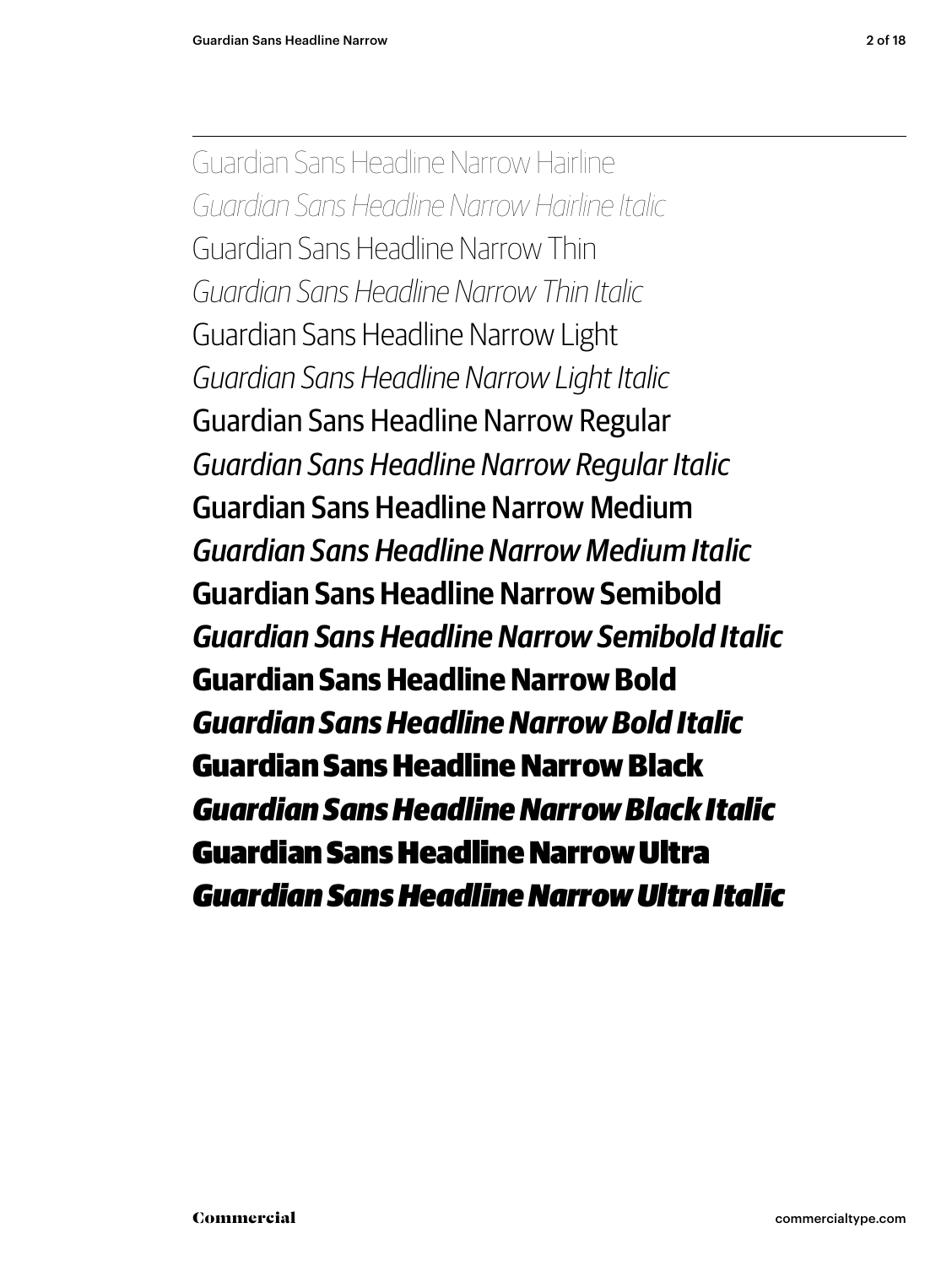$\Box$ ke-Stenløs sans Headline narrow HAIRLINE, 70 pt



sans Headline narrow HAIRLINE Italic, 70 pt

## insi AVIANS waterland

sans Headline narrow THIN, 70 pt

## *Minamikyūshū Boston Post Road*

sans Headline narrow THIN italic, 70 pt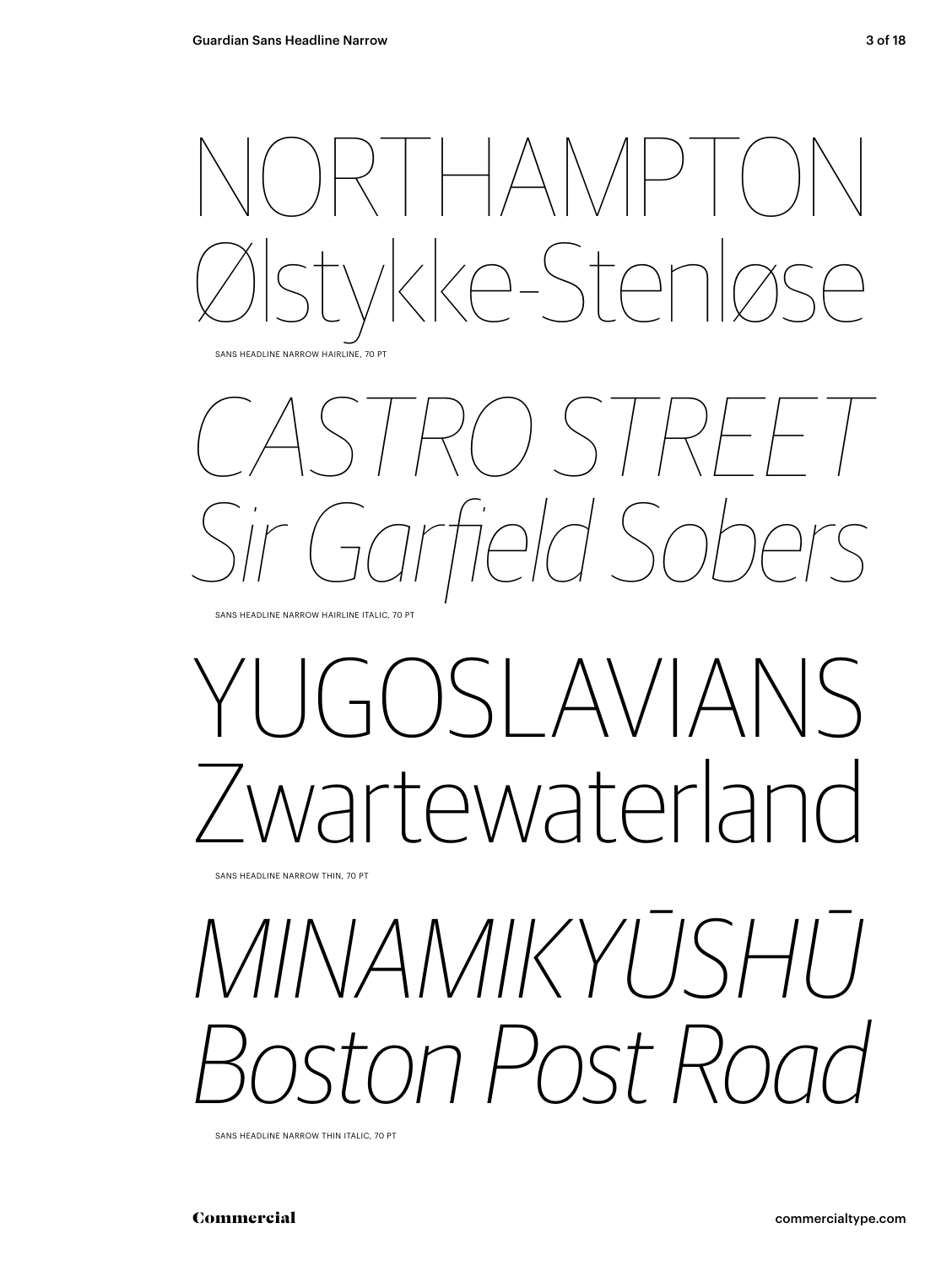## GASTRONOMIC Unobjectionably sans Headline narrow LIGHT, 70 pt

## *charlestown Neuropsychiatric* sans Headline narrow LIGHT Italic, 70 pt

# Panorâmicas Admonishment

sans Headline narrow REGULAr, 70 pt

# *Saarbrücken Norman Yardley*

sans Headline narrow REGULAR italic, 70 pt [alternate a l]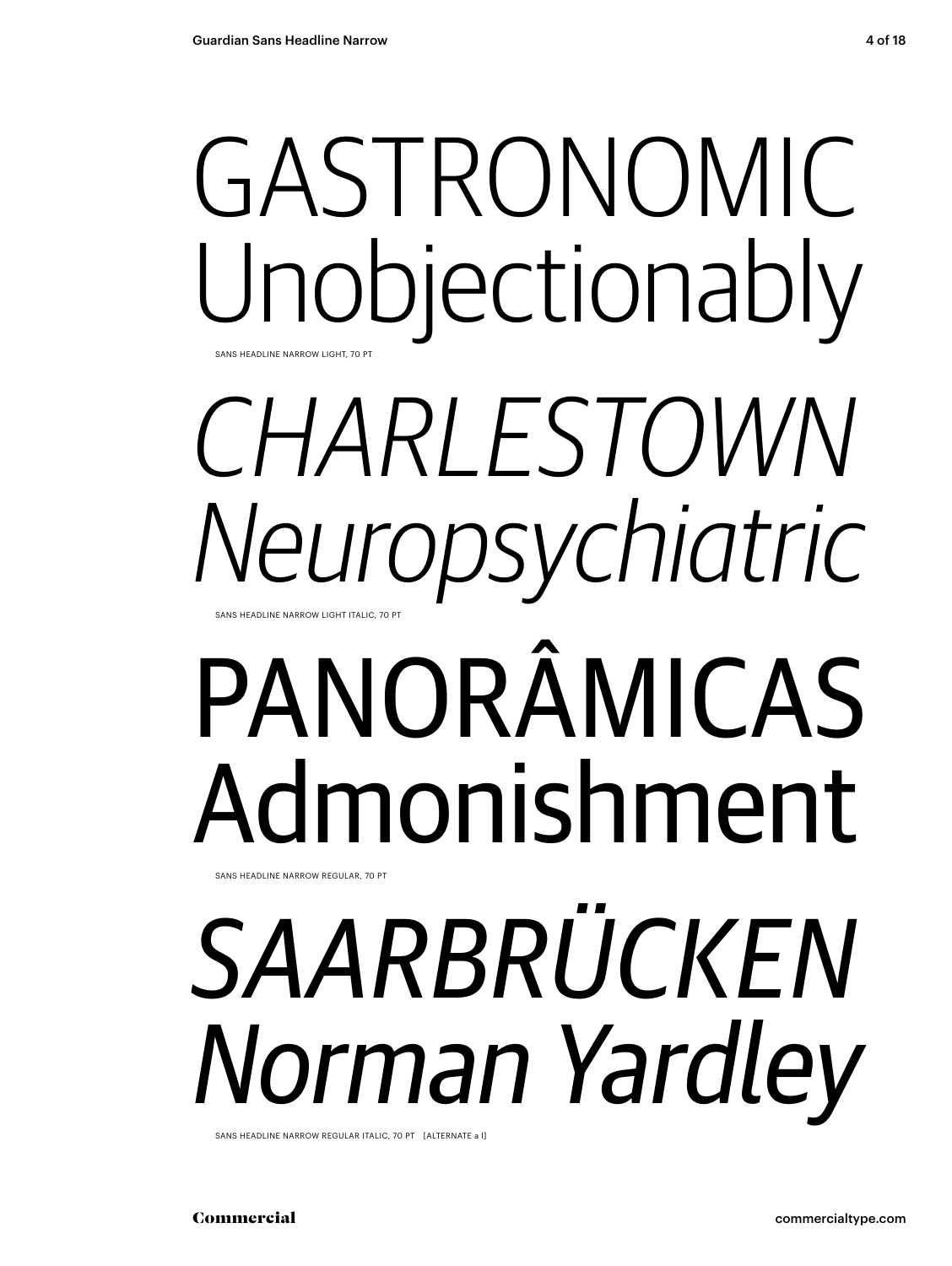## Biostatistics Kahului Airport sans Headline narrow MEDIUM, 70 pt

*municipality Photosynthesis*

sans Headline narrow MEDIUM Italic, 70 pt

# **Rhône-Alpes Donald Square**

sans Headline narrow SEMIBOLD, 70 pt

# *abstraction West Yorkshire*

SANS HEADLINE NARROW SEMIBOLD ITALIC, 70 PT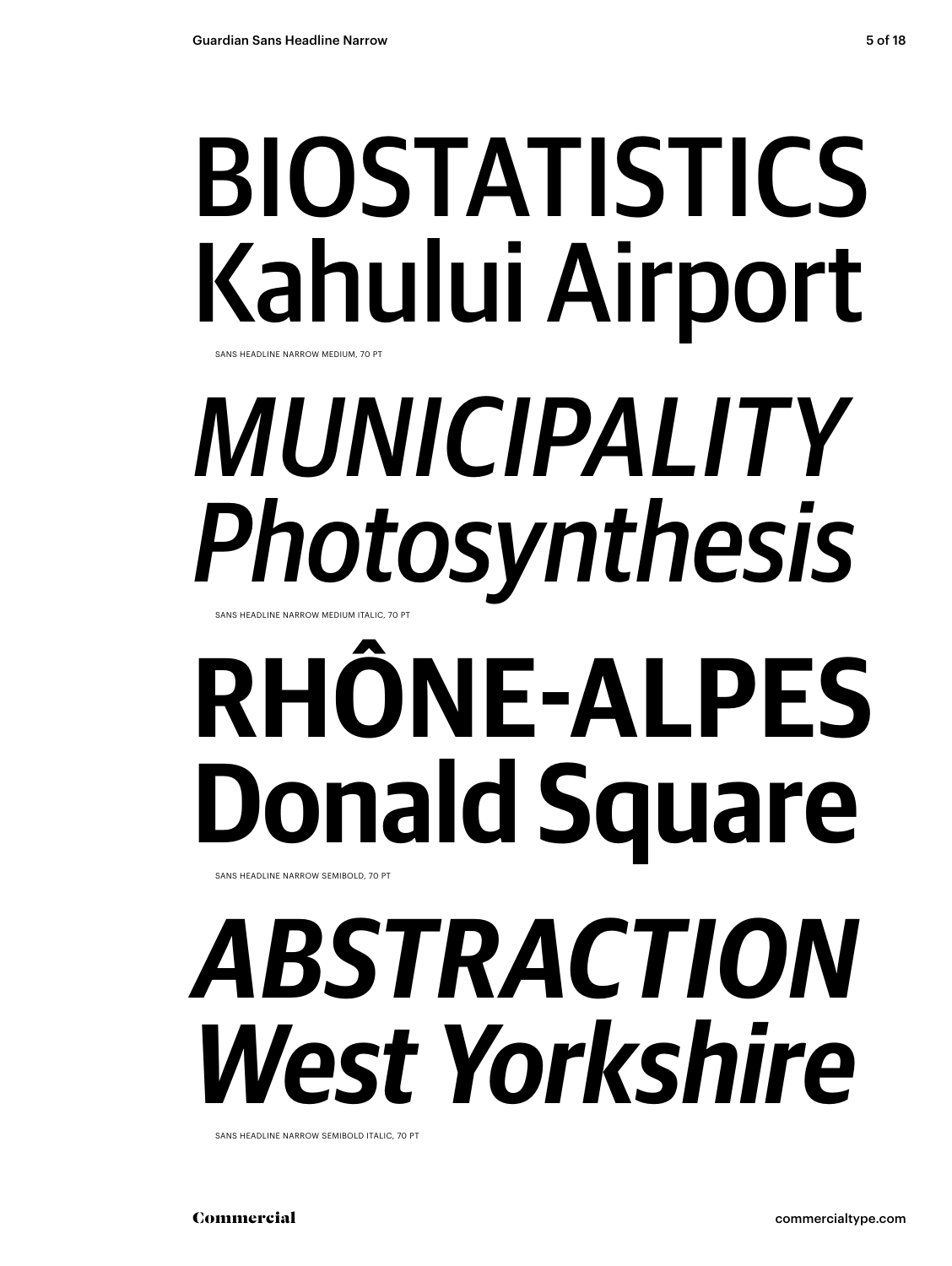# **nameplates Statesmanlike**

sans Headline narrow BOLD, 70 pt

# *Referências Mesocuniform*

sans Headline narro w BOLD Italic, 70 pt

# KITANAGOYA B arbarianism

sans Headl ine narrow BLACK, 70 pt

## *neighbours Reformulated*

SANS HEADLINE NARROW BLACK ITALIC, 70 PT [ALTERNATE a f]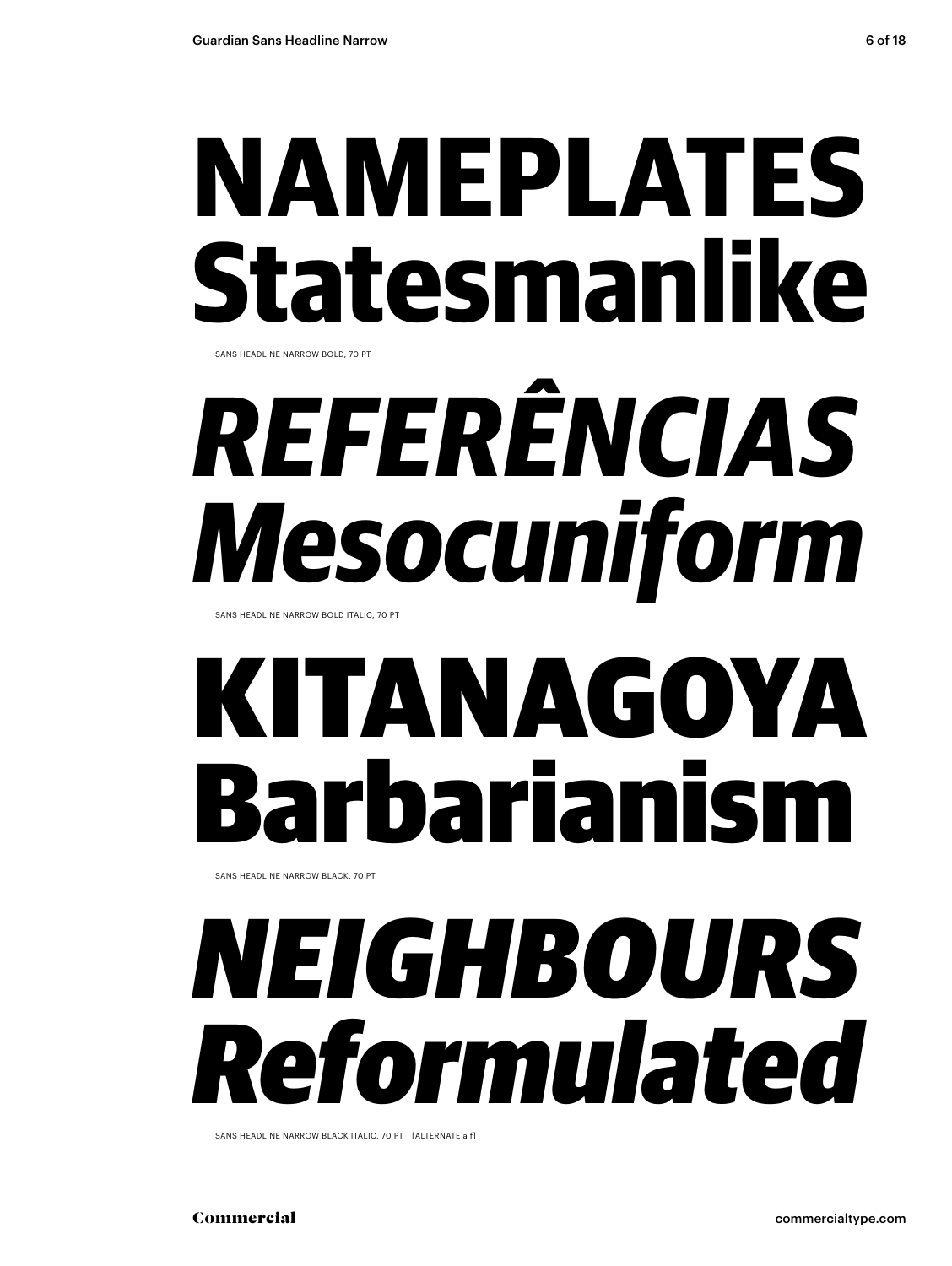## USHË-KUQË Paleographic sans Headline narrow ULTRA, 70 pt [alternate g]

# *Doğankent Sør-Varanger*

sans Headline narrow ULTRA Italic, 70 pt

# **DKESMAN** ificatio

SANS HEADLINE NARROW ULTRA, 70 PT [ALTERNATE I]

## *instigation Edmontonian*

sans Headline narrow ULTRA Italic, 70 pt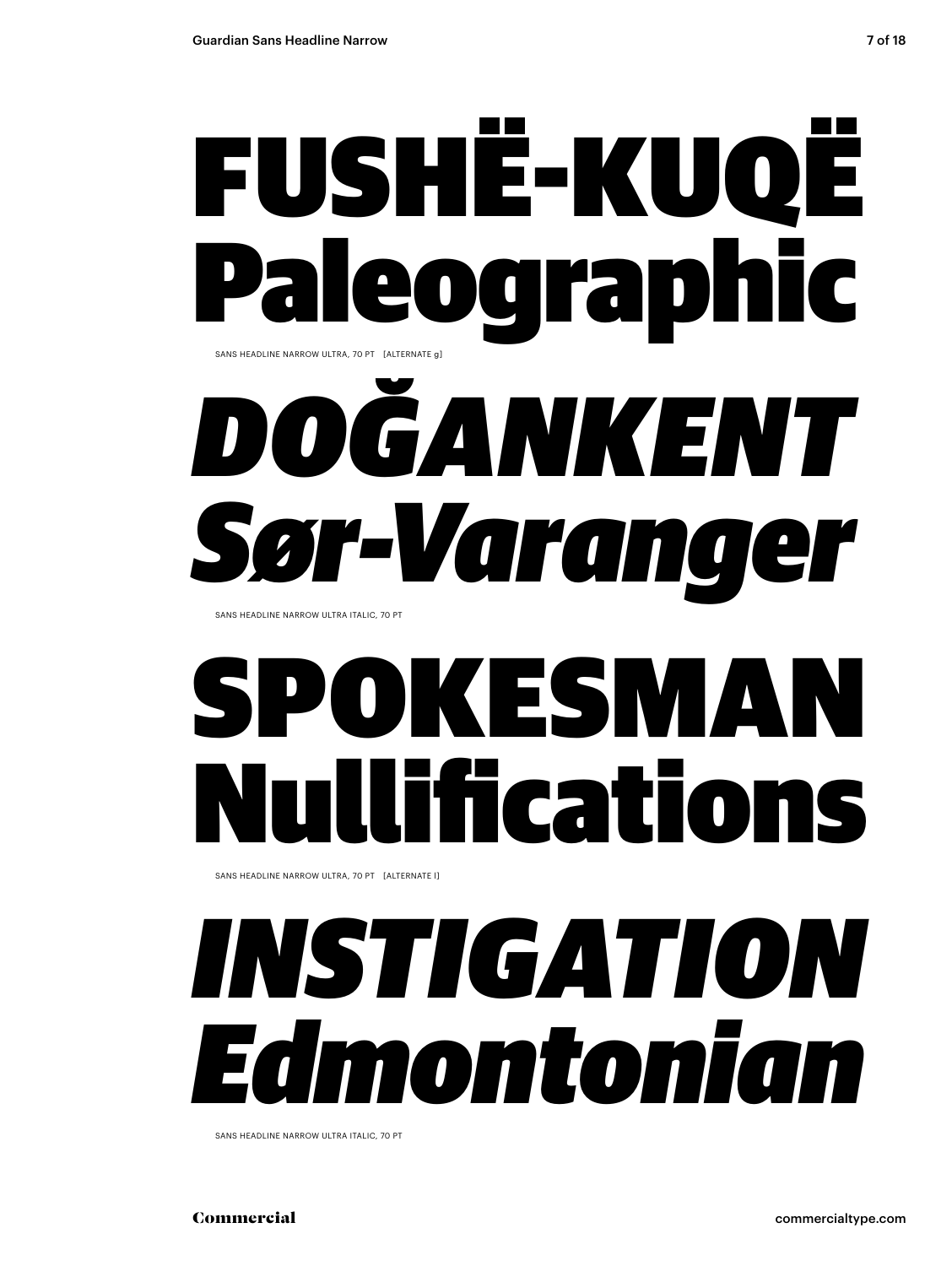#### SANS HEADLINE NARROW HAIRLINE, 40 PT RIY SIXTEENTH CE h and Peterl

*New Traditionalists (1981) The Visions of Simone Machard*

SANS HEADLINE NARROW HAIRLINE ITALIC, 40 PT [ALTERNATE a]

### along Lunalilo Freeway Mühlhausen, Upper Palatinate

sans Headline narrow thin, 40 pt

*Whangarei, new zealand Informations complémentaires*

sans Headline narrow thin italic, 40 pt [alternate f]

### Mellersta Österbotten Theater, Schauspiel und Oper

SANS HEADLINE NARROW LIGHT, 40

*North Rhine-Westphalia Cambridgeshire and Isle of Ely*

sans Headline narrow light Italic, 40 pt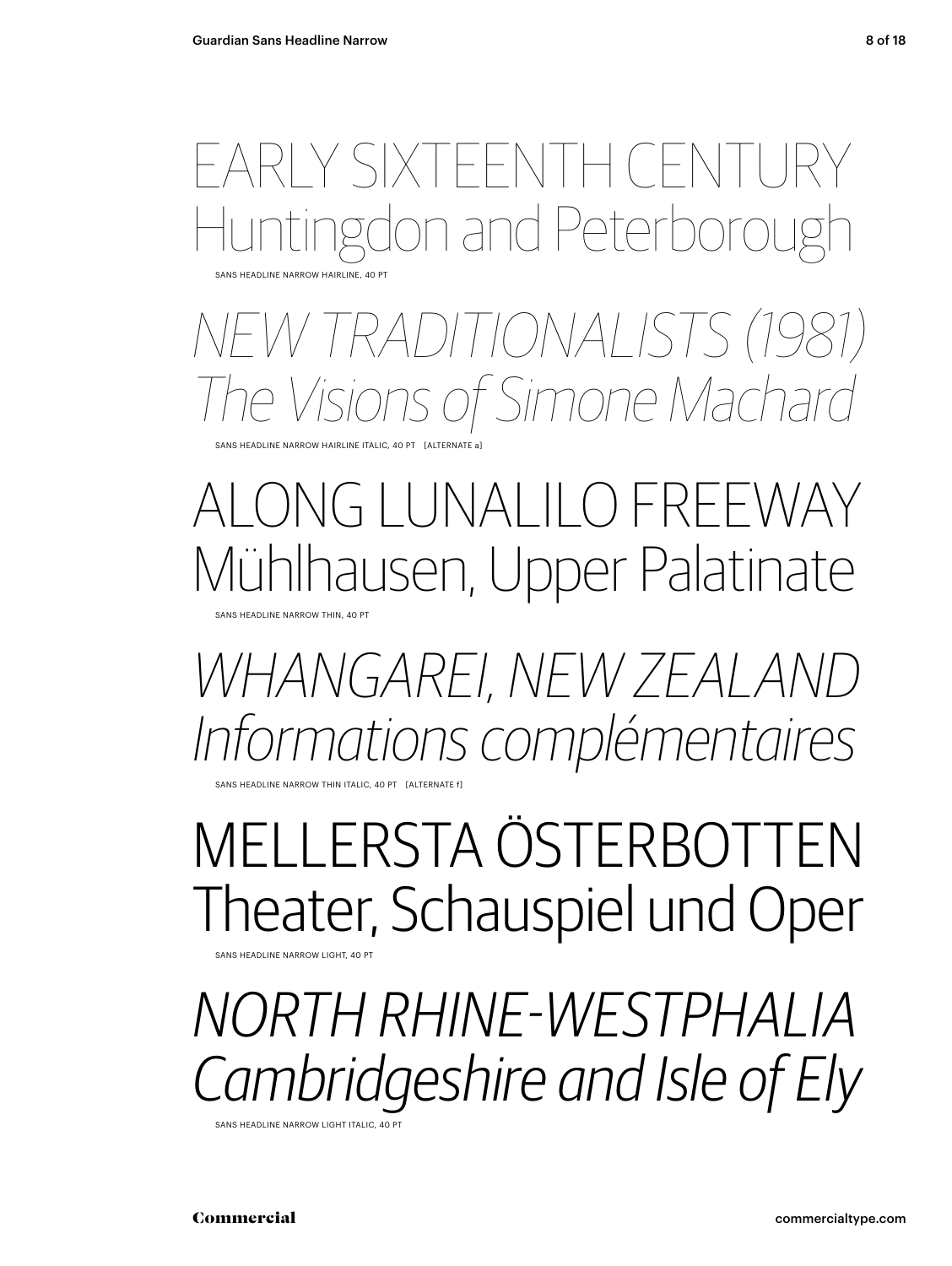### Bradford-Hill criteria Kohoutek-Kometenmelodie

SANS HEADLINE NARROW REGULAR, 40 P

### *Sophia Kingdom Brunel Os períodos grego e romano* **SALIE ADILINE NARROW REGULAR ITALIC**

## The Threepenny Opera Sjednocení pražských měst

**SANS HEADLINE NARROW MEDIUM** 

### *Chelmsford Cathedral Frederick Gowland Hopkins*

SANS HEADLINE NARROW MEDIUM ITALIC

### **The Dignity of Labour Laura Maria Caterina Bassi**

SANS HEADLINE NARROW SEMIBOLD, 40

### *Kirkjubæjarklaustur Santa Marta de Penaguião*

SANS HEADLINE NARROW SEMIROLD ITALIC, 40 PT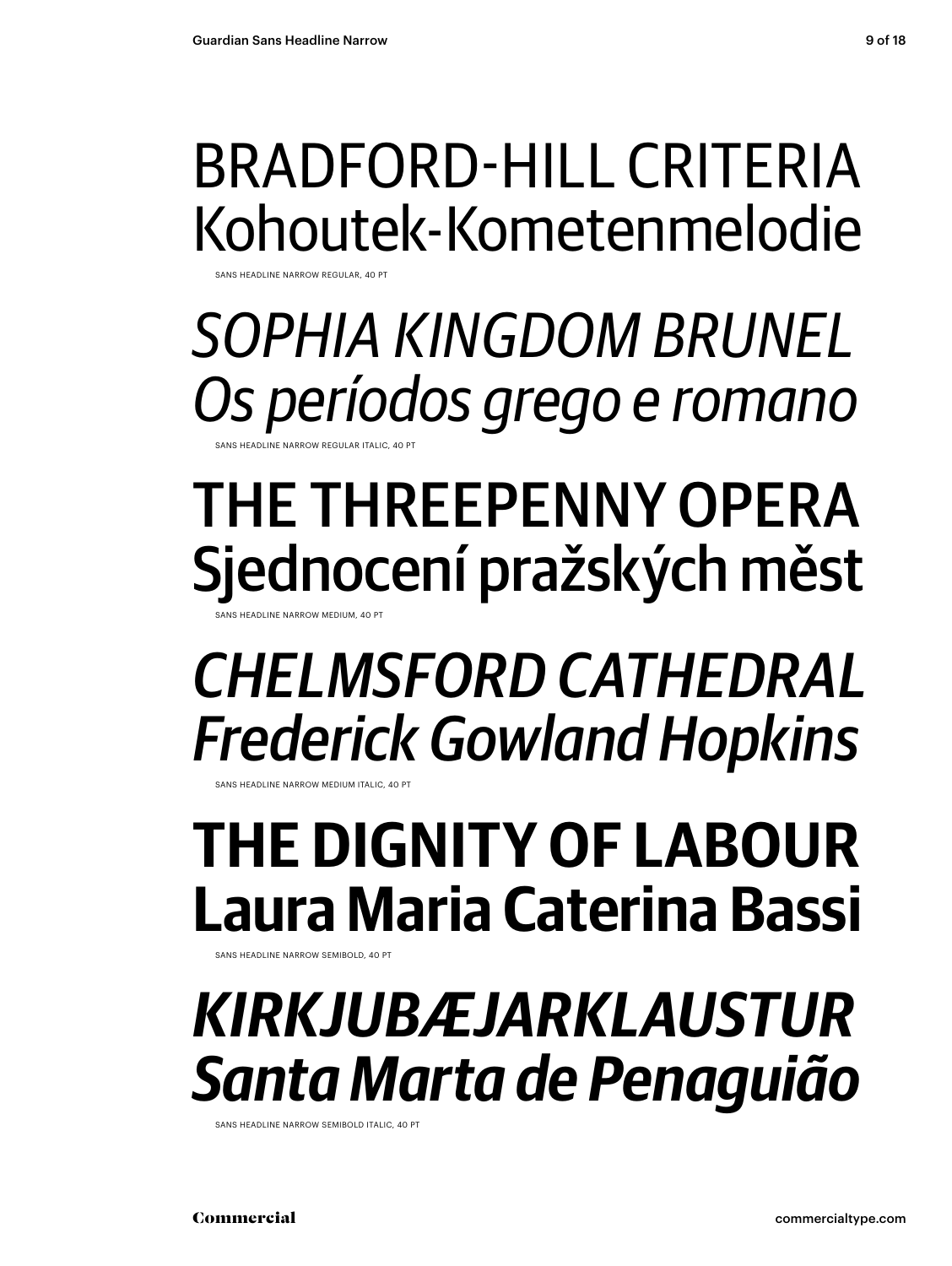## **Histoire(s) du cinéma Ste-Anne-de-Madawaska**

SANS HEADLINE NARROW BOLD, 40 PT

## *Fredericton Junction Lamèque, New Brunswick*

SANS HEADLINE NARROW BOLD ITALIC, 40 PT

## Te Moana-nui-a-Kiwa Eugène-Melchior Péligot

sans Headline narrow black, 40 pt

## *São Francisco Xavier Leidschendam-Voorburg*

sans Headline narrow black Italic, 40 pt

### Hammersmith & City bert Wilhelm Bunsen

sans Headline narrow ultra, 40 pt



SANS HEADLINE NARROW ULTRA ITALIC, 40 PT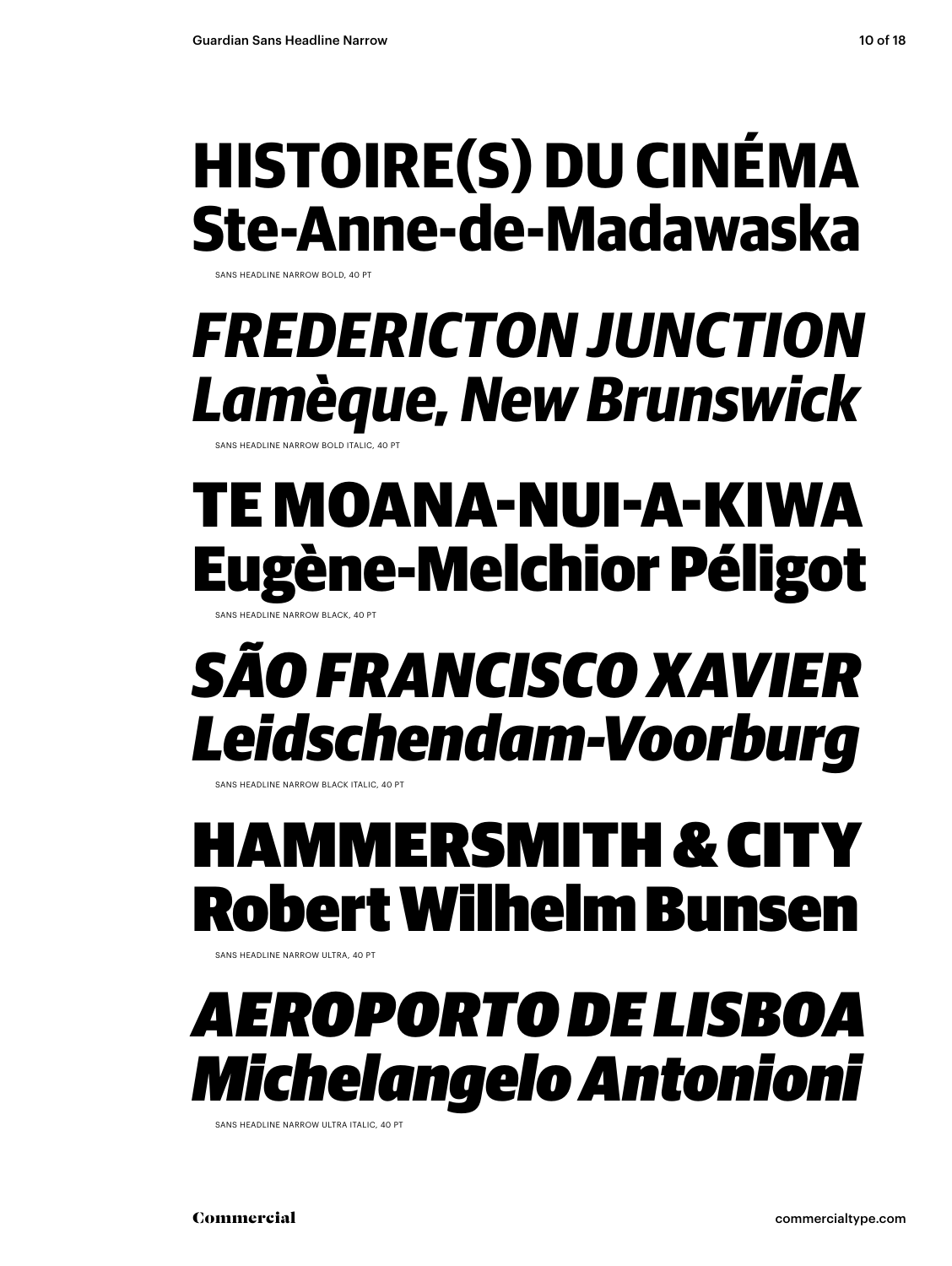International Movement for an Imaginist Bauhaus Population-based health management *Most recent poll results suggest a 29–35% growth*

sans headline narrow HAIRLINE, HAIRLINE Italic, 24 pt [tracking +5]

Novels by Henri-Pierre Roché and Ray Bradbury Stadsplanering, arkitektur och gator *There was an increase in profits during Q2 of 1991*

SANS HEADLINE NARROW THIN, THIN ITALIC, 24 PT [TRACKING +5]

In 1965, Austin Bradford Hill detailed criteria for Labour Force Life Impacts Simulations *Estonia was a member of the League of Nations*

sans headline narrow LIGHT, LIGHT Italic, 24 pt [alternate roman l]

He hired cinematographer Gianni Di Venanzo Anticipation, ou: l'amour en l'an 2000 *Schleswig-Holstein & North Rhine-Westphalia*

sans headline narrow REGULAR, REGULAR Italic, 24 pt [alternate italic l]

During the following years Coriolis was over Martin Heinrich Klaproth (1743–1817) *In 1835 he published a mathematics work on*

sans headline narrow MEDIUM, MEDIUM Italic, 24 pt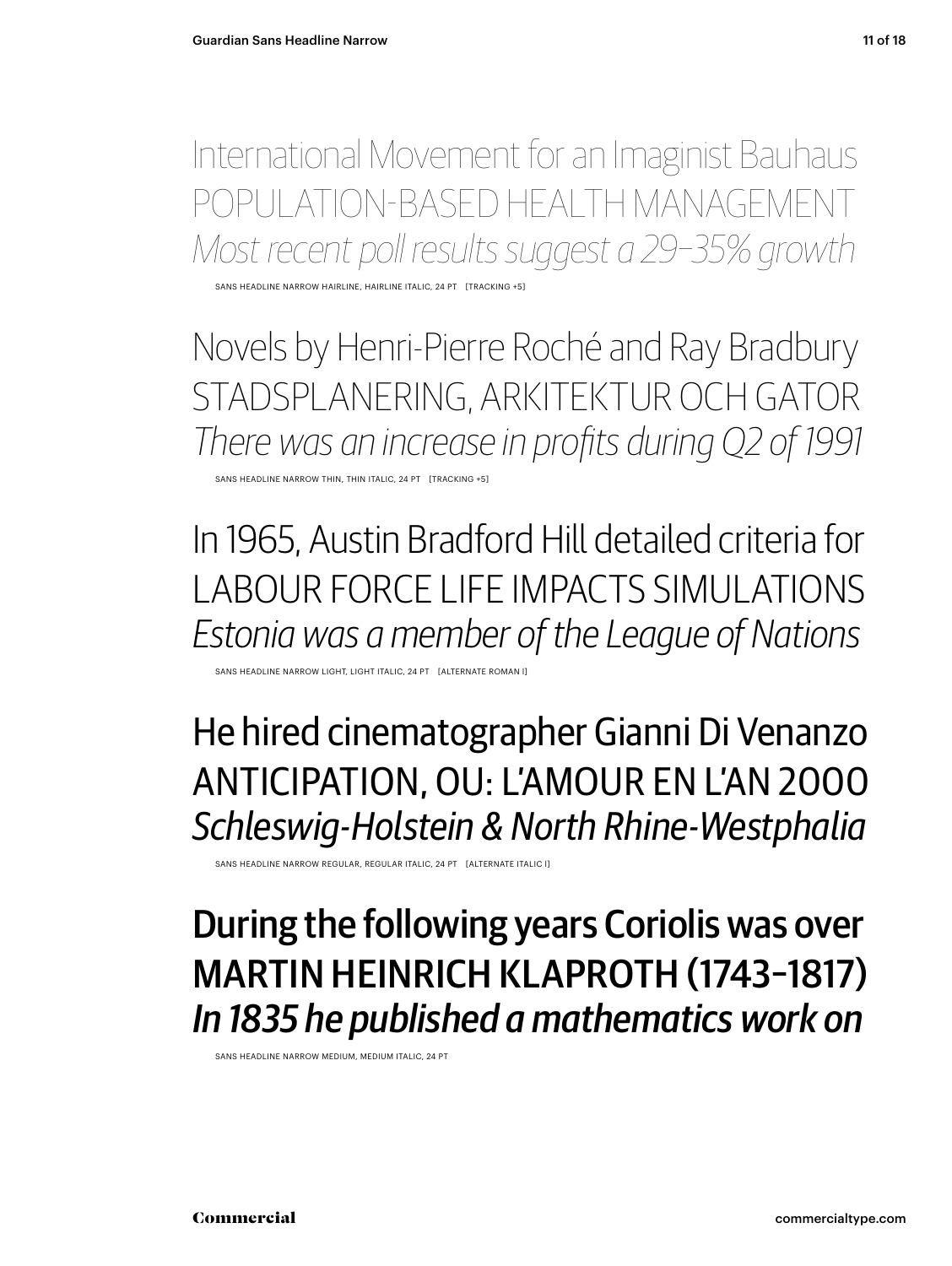#### **Today, the country maintains high literacy Leisure and entertainment in paris** *Guy Debord arrête ici son histoire véritable*

SANS HEADLINE NARROW SEMIBOLD, SEMIBOLD ITALIC

#### **Report on the Construction of Situations Vladimir Vasilevich Markovnikov** *Orson Welles' Touch of Evil at the Expo 58*

SANS HEADLINE NARROW BOLD, BOLD ITALIC, 24 PT [ALTERNATE ITALIC f]

#### Truffaut joined the French Army in 1950 the Schrödinger equation canbe *Hütter, Schneider, Röder and Emil Schult*

sans headline narrow black, black Italic, 24 pt

#### Photometric measurement technique The League Unlimited Orchestra *Late modern and contemporary Tokyo*

sans headline narrow ultra, ultra Italic, 24 pt [tracking +5]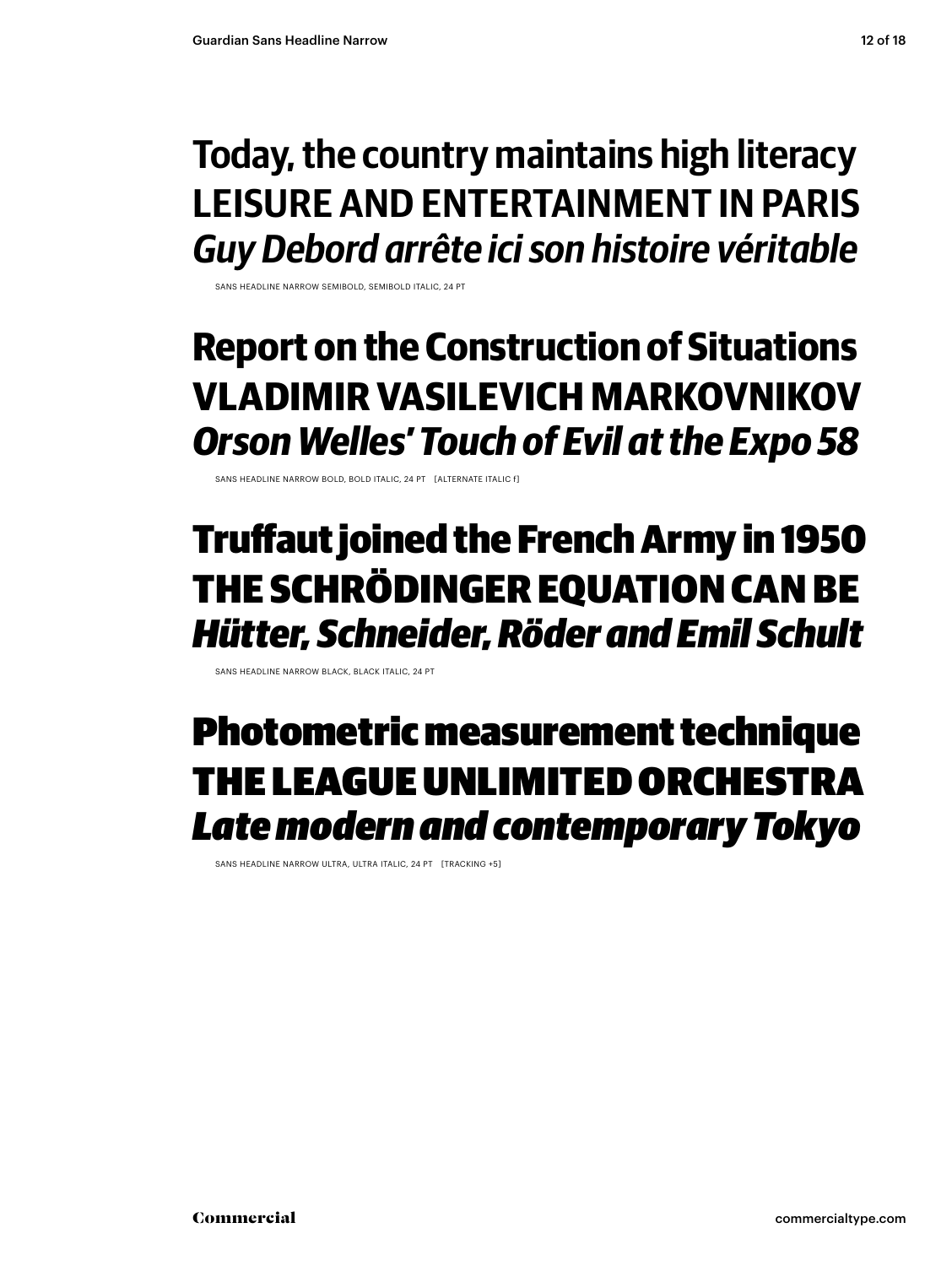### Itse Heuvel sans Headline narrow THIN, 60 pt SANS HEADLINE NARROW HAIRLINE, 60 PT [ALTERNATE g] exicon of Love Hódmezővásárhely sans Headline narrow REGULAR, 60 pt sans Headline narrow LIGHT, 60 pt Mill en Sint Hubert Masaki Kobayashi SANS HEADLINE NARROW SEMIBOLD, 60 PT sans Headline narrow MEDIUM, 60 pt [alternate l] int-Barthélemy **Runications** sans Headline narrow BLACK, 60 pt sans Headline narrow BOLD, 60 pt ětihodnosti Rans HEADL eine Narro plutionizi SANS HEADLINE NARROW BLACK, 60 PT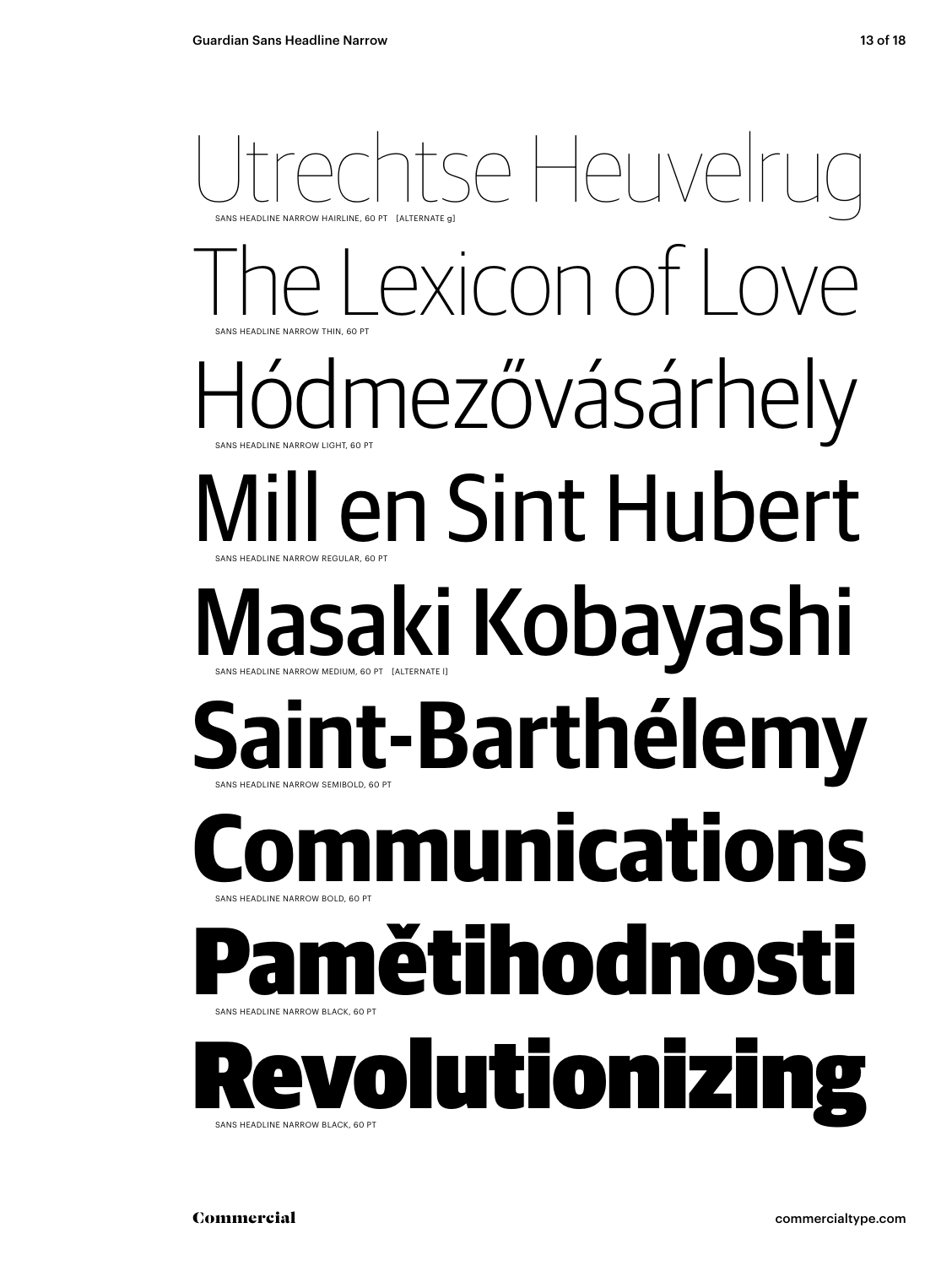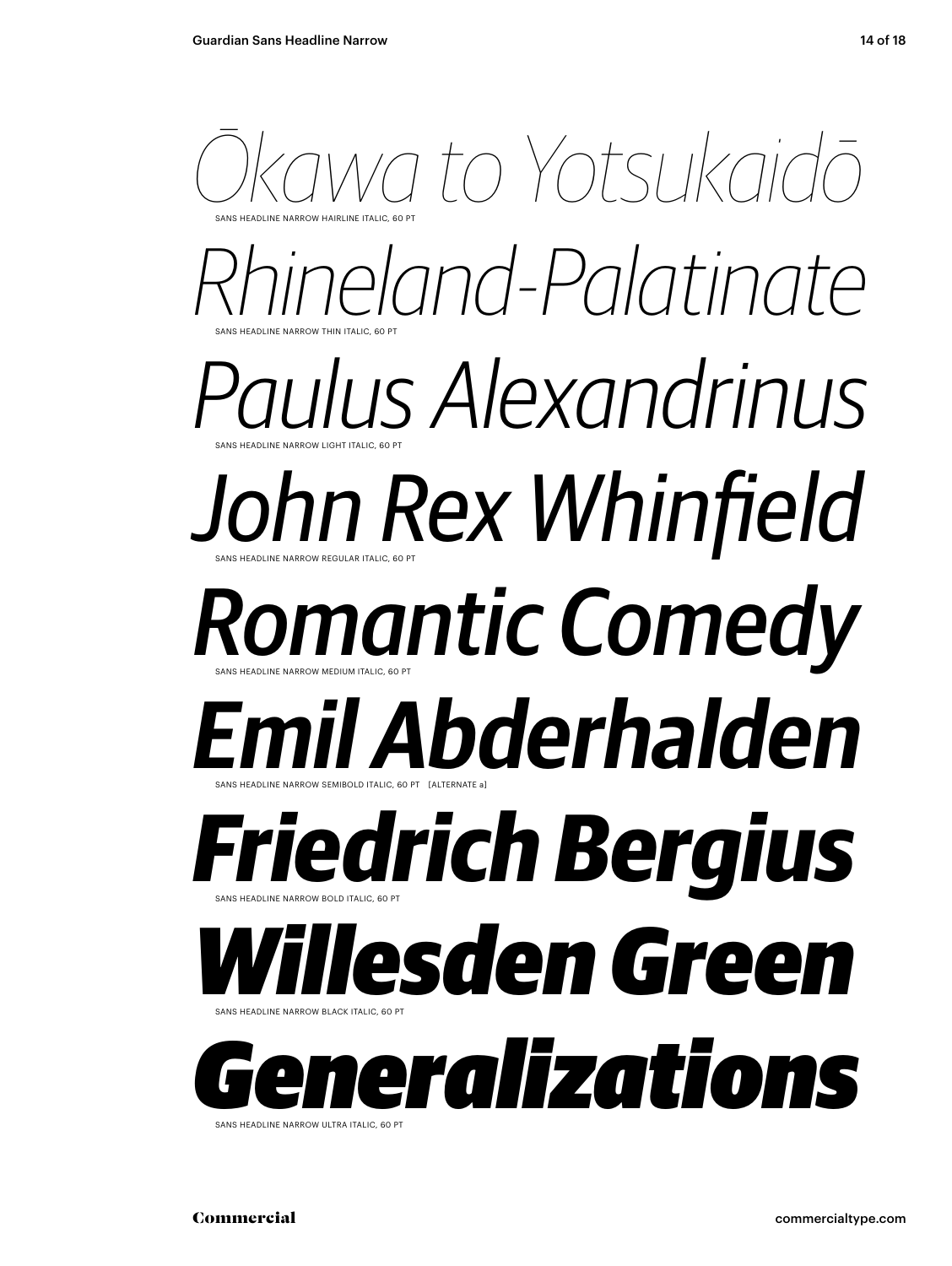| <b>UPPERCASE</b>                                               | ABCDEFGHIJKLMNOPQRSTUVWXYZ                                                                                                    |  |
|----------------------------------------------------------------|-------------------------------------------------------------------------------------------------------------------------------|--|
| LOWERCASE                                                      | abcdefghijklmnopqrstuvwxyz                                                                                                    |  |
| STANDARD PUNCTUATION                                           | j!¿?.,:;--—()[]{}/ \&*@""''·",«»⇔§•¶†‡©®®™                                                                                    |  |
| UPPERCASE PUNCTUATION                                          | $i!i$ ?---()[]{}/ \@«»<                                                                                                       |  |
| LIGATURES                                                      | fb fh fi fi fk fl ff ffb ffh ffi ffj ffk ffl                                                                                  |  |
| PROPORTIONAL LINING<br>default figures                         | \$£€¥1234567890¢f %‰ <sup>ao</sup> #°<+=-×÷>'"                                                                                |  |
| PROPORTIONAL OLDSTYLE                                          | \$£€¥1234567890¢f %‰#°<+=-x÷>                                                                                                 |  |
| PREBUILT FRACTIONS                                             | $\frac{1}{2}$ $\frac{1}{3}$ $\frac{2}{3}$ $\frac{1}{4}$ $\frac{3}{4}$ $\frac{1}{8}$ $\frac{3}{8}$ $\frac{5}{8}$ $\frac{7}{8}$ |  |
| NUMERATORS, DENOMINATORS<br><b>SUPERSCRIPT &amp; SUBSCRIPT</b> | $H$ 0123456789 $\gamma$ 0123456789 $H$ 0123456789 $H$ 0123456789                                                              |  |
| STYLISTIC ALTERNATES                                           | gl ğĝģģtĺľļŀ fl ffl                                                                                                           |  |
| <b>ACCENTED UPPERCASE</b>                                      | ÁÂÀÄÅÃĂĀĄÅÆÆÇĆĆČĊŎĐÉÊÈËĔĒĘĞĜĢĠĦĤ<br>ÍÎÌÏİIJĨĬĴĶŁĹĽĻĿÑŃŃŇŅŊÓÓÔŎŎŐŎØØŒŔŘŖ<br>ŠŚŚŞŜŞÞŤŢŦÚÛÙÜŬŰŨŲŮŨŴŴŴŴÝŶŸŽŹŻ                     |  |
| <b>ACCENTED LOWERCASE</b>                                      | áâàäåãăāaåææçććčĉċďđðéêèëěēeğĝģġħĥıíîìiiijĩĭi<br>ĵķłĺľļŀñńńňn 'nnóóôòöõőōøǿœŕřŗßšśśşŝşþťtŧ<br>úûùüŭűūyůũẃŵẁẅýŷỳÿžźż           |  |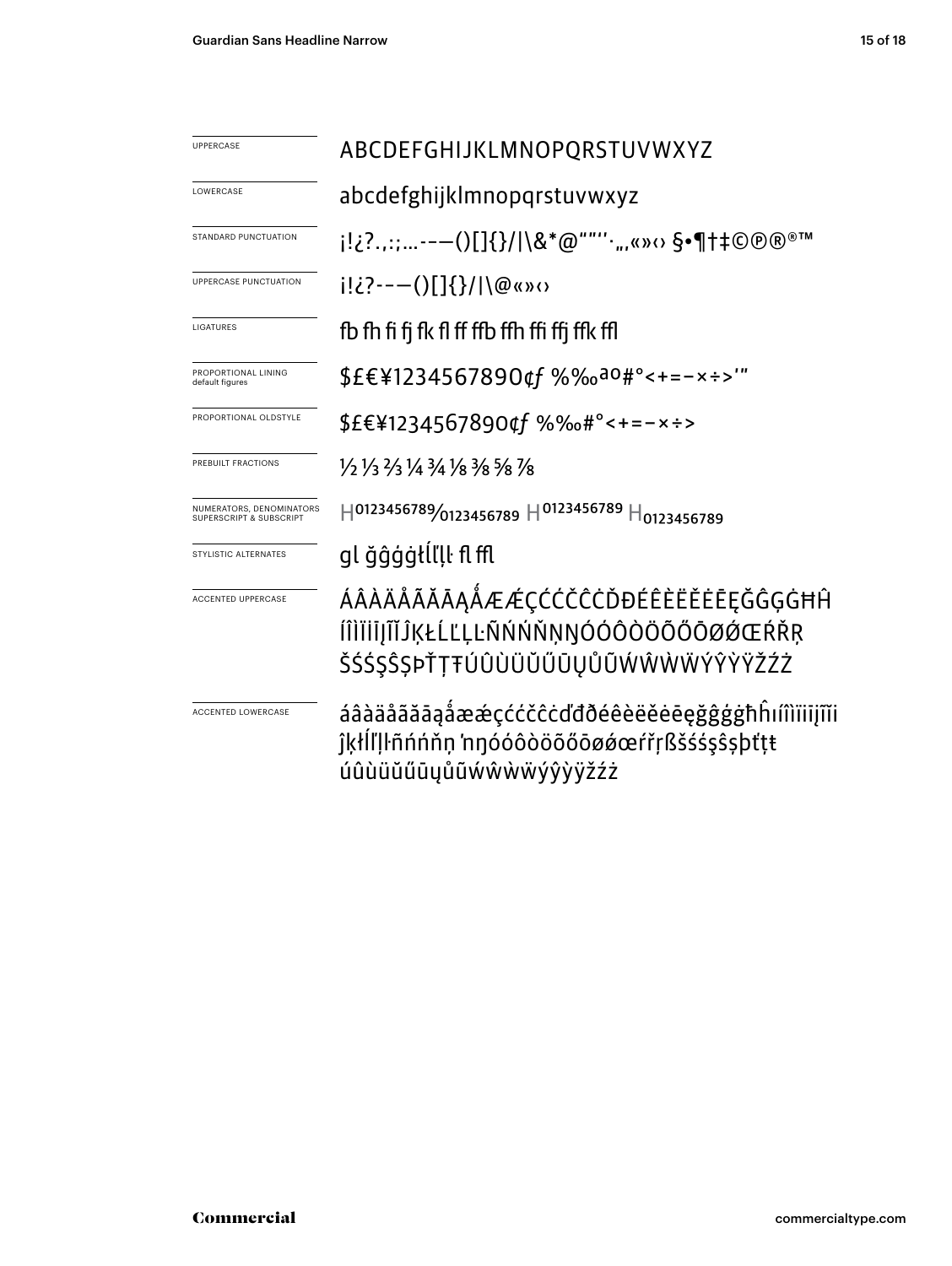| <b>UPPERCASE</b>                                    | ABCDEFGHIJKLMNOPQRSTUVWXYZ                                                                                           |  |
|-----------------------------------------------------|----------------------------------------------------------------------------------------------------------------------|--|
| LOWERCASE                                           | abcdefghijklmnopqrstuvwxyz                                                                                           |  |
| STANDARD PUNCTUATION                                |                                                                                                                      |  |
| <b>UPPERCASE PUNCTUATION</b>                        | $i!i$ ?---()[]{}/ \@«» $\alpha$                                                                                      |  |
| LIGATURES                                           | fb fh fi fi fk fl ff ffb ffh ffi ffi ffk ffl                                                                         |  |
| PROPORTIONAL LINING<br>default figures              | \$£€¥1234567890¢f %‰ao#°<+=-x÷>'"                                                                                    |  |
| PROPORTIONAL OLDSTYLE                               | $$E€¥1234567890¢f %%*+=-x÷>$                                                                                         |  |
| PREBUILT FRACTIONS                                  | 1/2 1/3 2/3 1/4 3/4 1/8 3/8 5/8 7/8                                                                                  |  |
| NUMERATORS, DENOMINATORS<br>SUPERSCRIPT & SUBSCRIPT | $H^{0123456789}$ 0123456789 $H^{0123456789}$ $H_{0123456789}$                                                        |  |
| STYLISTIC ALTERNATES                                | al áâàäåããāaå tĺľḷŀ fl ffl fl ffl<br>f ß fb fi ff fh fk fl ffb ffi ffh ffk ffl                                       |  |
| <b>ACCENTED UPPERCASE</b>                           | ÁÂÀÄÅÃĂĀĄÅÆÆÇĆĆČĈŎĐÉÊÈËĔĒĘĞĜĢĠĦĤ<br>ÍÎÌÏİIJĨĬĴĶŁĹĽĻĿÑŃŃŇŅŊÓÓÔÒÖÕŐŌØØŒŔŘŖ<br>ŠŚŚŞŜȘÞŤŢŦÚÛÙÜŬŰŨŲŮŨŴŴŴŴÝŶŸŽŹŻ           |  |
| <b>ACCENTED LOWERCASE</b>                           | áâàäåããāąåææçććčĉcďđðéêèëĕėēęğĝģġħĥıíîìïiijĩĭi<br>ĵķłĺľļŀñńńňņ 'nŋóóôòöõőōøǿœŕřŗßšśśşŝşþťṭŧ<br>úûùüŭűūyůũẃŵẁẅýŷỳÿžźż |  |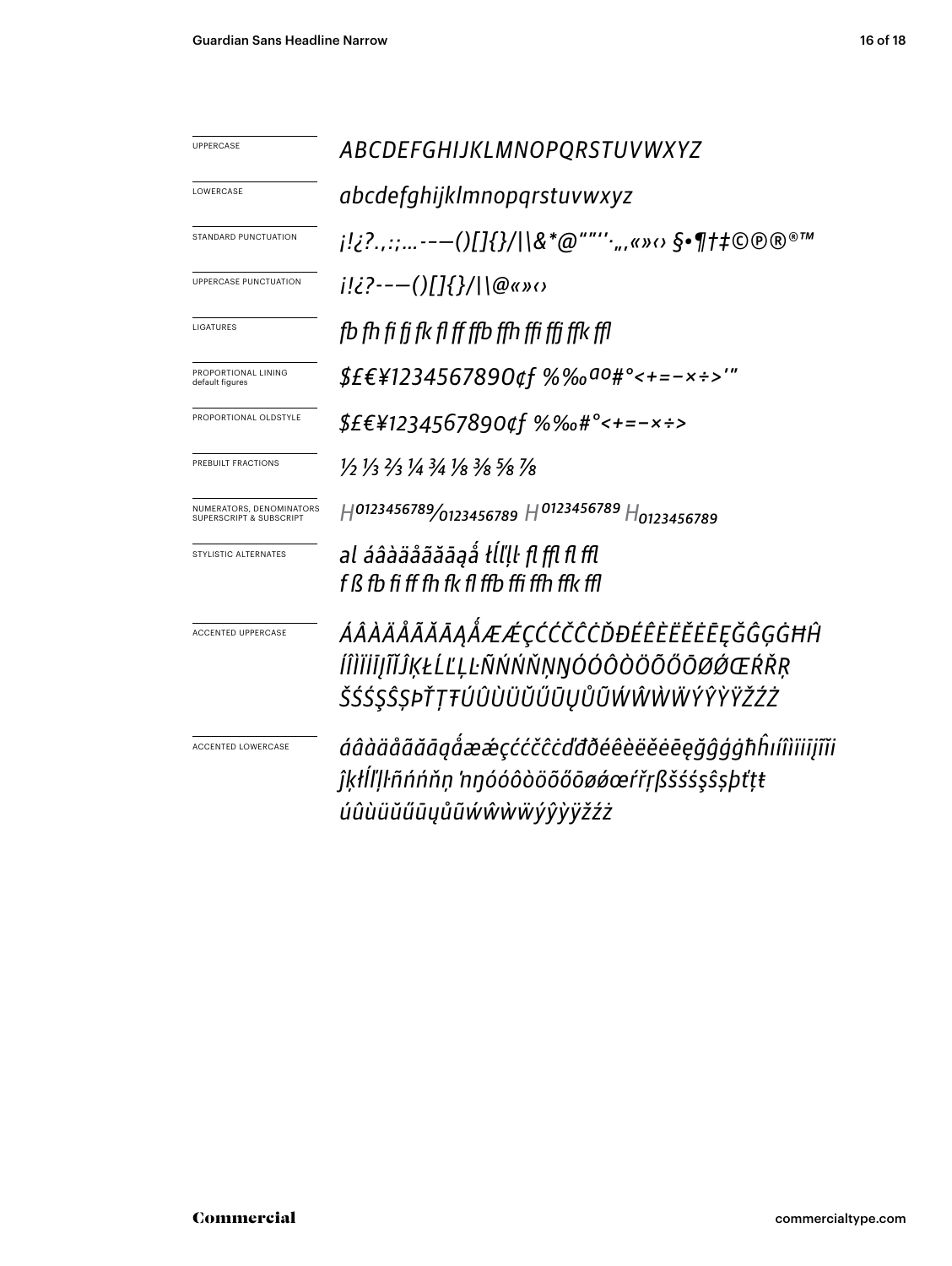| <b>OPENTYPE FEATURES</b><br><b>FAMILY WIDE</b>           | <b>DEACTIVATED</b>                 | <b>ACTIVATED</b>                                |  |
|----------------------------------------------------------|------------------------------------|-------------------------------------------------|--|
| <b>ALL CAPS</b>                                          | ¿info@commercialtype?              | ¿INFO@COMMERCIALTYPE?                           |  |
| PROPORTIONAL LINING<br>default figures                   | Nearly 250,896,500 attended        | Nearly 250,896,500 attended                     |  |
| PROPORTIONAL OLDSTYLE                                    | Nearly 250,896,500 attended        | Nearly 250,896,500 attended                     |  |
| <b>FRACTIONS</b><br>ignores numeric date format          | 21/03/10 and 21/18 40/90           | $21/03/10$ and $2\frac{1}{8}$ <sup>40</sup> /90 |  |
| SUPERSCRIPT/SUPERIOR                                     | $x158 + y23 \times z18 - a4260$    | $x^{158} + y^{23} \times z^{18} - a^{4260}$     |  |
| SUBSCRIPT/INFERIOR                                       | $x158 \div y23 \times z18 - a4260$ | $X_{158} \div Y_{23} \times Z_{18} - A_{4260}$  |  |
| <b>DENOMINATOR</b><br>for making arbitrary fractions     | 0123456789 0123456789              | 0123456789 0123456789                           |  |
| <b>NUMERATOR</b><br>for making arbitrary fractions       | 0123456789 0123456789              | 0123456789 0123456789                           |  |
| <b>LANGUAGE FEATURE</b><br>Polski (Polish) kreska accent | ŹRÓDŁA możliwość Ślady             | ŹRÓDŁA możliwość Ślady                          |  |
| <b>LANGUAGE FEATURE</b><br>Română (Romanian) s accent    | ÎNSUȘI conștiință științifice      | ÎNSUȘI conștiință științifice                   |  |

#### **opentype FEATUREs** romans

STYLISTIC SET 01<br>g and related

STYLISTIC SET 02<br>I and related

STYLISTIC ALTERNATES<br>Illustrator/Photoshop

#### **opentype FEATUREs ITALICS**

STYLISTIC SET 01<br>a and related

STYLISTIC SET 02<br>I and related

STYLISTIC SET 03<br>f ß and related

STYLISTIC ALTERNATES<br>Illustrator/Photoshop

#### **DEACTIVATED ACTIVATED**

Messages Lagging Archaeology Messages Lagging Archaeology Sterilize Alliterate Fault Ailment Sterilize Alliterate Fault Ailment Messages Ailment Archaeology Messages Ailment Archaeology

f ß and related *Prefaces Schriftgießerei Bluffing Prefaces Schriftgießerei Bluffing* Illustrator / Photoshop *Prefaces Schriftgießerei Bluffing Prefaces Schriftgießerei Bluffing* a and related *Messages Lagging Archaeology Messages Lagging Archaeology* l and related *Sterilize Alliterate Fault Ailment Sterilize Alliterate Fault Ailment*

**DEACTIVATED ACTIVATED**